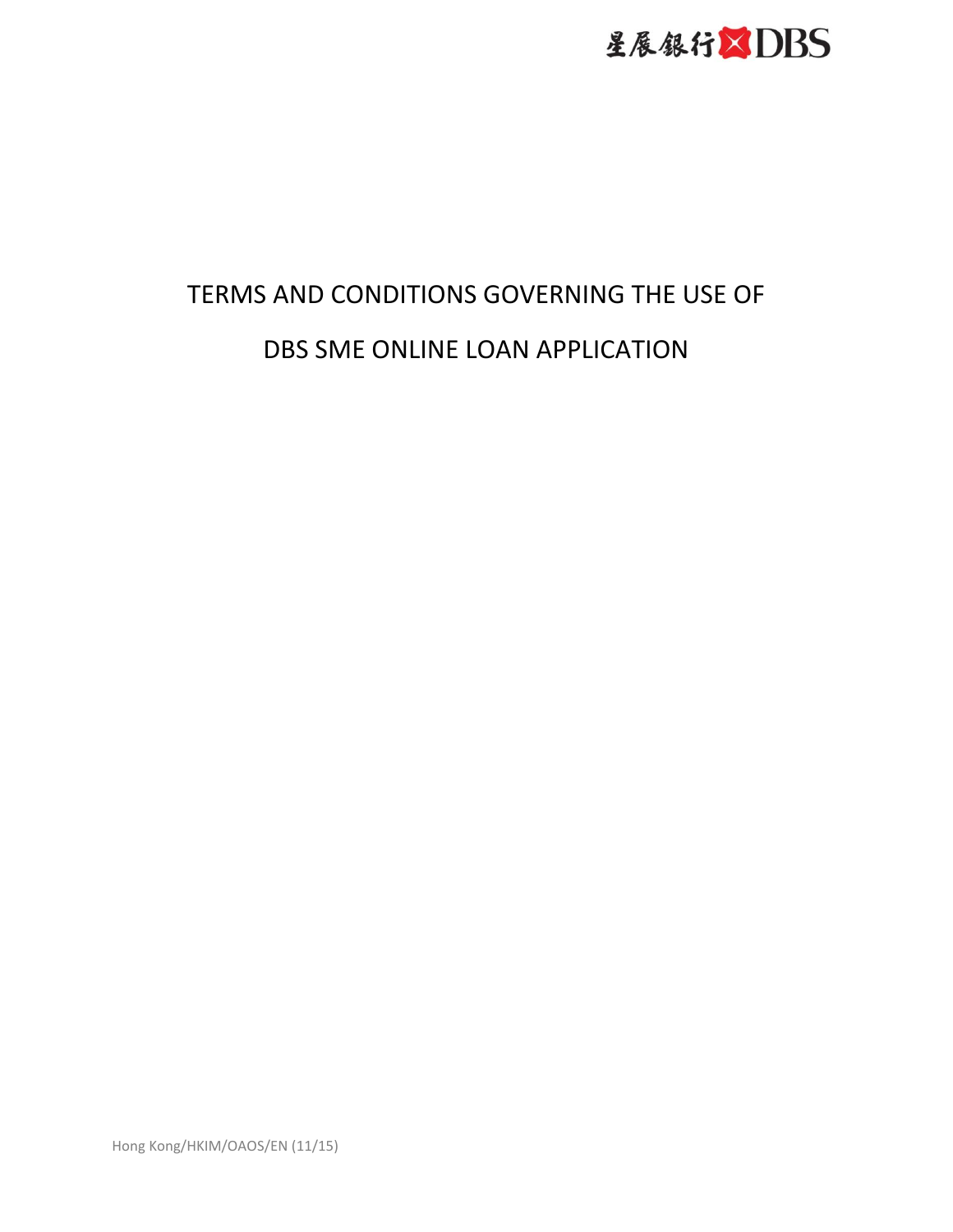## **TERMS AND CONDITIONS GOVERNING THE USE OF DBS SME ONLINE LOAN APPLICATION**

**DBS Bank (Hong Kong) Limited** (**"Bank"**, which expression shall include its successors and assigns) provides you with this online loan application facility (**"Facility"**) to assist in the completion of the application form and to facilitate the loan application(s) with us and obtaining of services from us at your convenience online.

In these Terms and Conditions of Use (**"Terms"**), **"we", "our" or "us"** refer to the Bank. **"You" or "your"** refer to the entity who intends to apply for loan using the Facility.

By clicking the "Apply Now" button or otherwise using the Facility, you indicate your acceptance of and agreement to be bound by these Terms.

These Terms govern the use of the Facility only and the prevailing terms and conditions governing accounts and other services will apply once the relevant application (**"Application"**) is approved.

## **1 Use of Facility**

1.1 In order to use the Facility, you will need:

(a) a personal computer or other device with access to the Internet;

(b) a web browser which is capable of supporting 128-bit SSL encryption;

(c) a valid email address to which we can send communications relating to the use of the Facility;

(d) a valid mobile number to which we can send one-time passwords to allow your user to log in and retrieve a partially filled-out application form and other communications relating to the use of the Facility;

and

(e) any other requirements that we may notify to you from time to time;

We will not be responsible for your failure or inability to use the Facility if your Device(s), system or other facilities do not satisfy the foregoing requirements.

1.2 Subject to the Terms herein, the Facility may temporarily save your partially filled online application form once you have completed first page of the application form. You will be able to retrieve and proceed with the Application with the correct SMS one-time password (which will be sent to the relevant mobile number) within 30 days from the date you last save the online application form. Any incomplete Application will be deemed invalid and removed after 30 days from the date you last save the online application form and the temporarily saved data can no longer be retrieved, and thereafter, a re-submission is required. You must ensure that only persons with proper and valid authority (within any limits set by you) send or transmit, or authorise the sending or transmission of, an Application to us via the Facility (**"Users"**). You are responsible for the accuracy, adequacy and completeness of information submitted to us. We shall be entitled to treat an Application received as being properly authorised by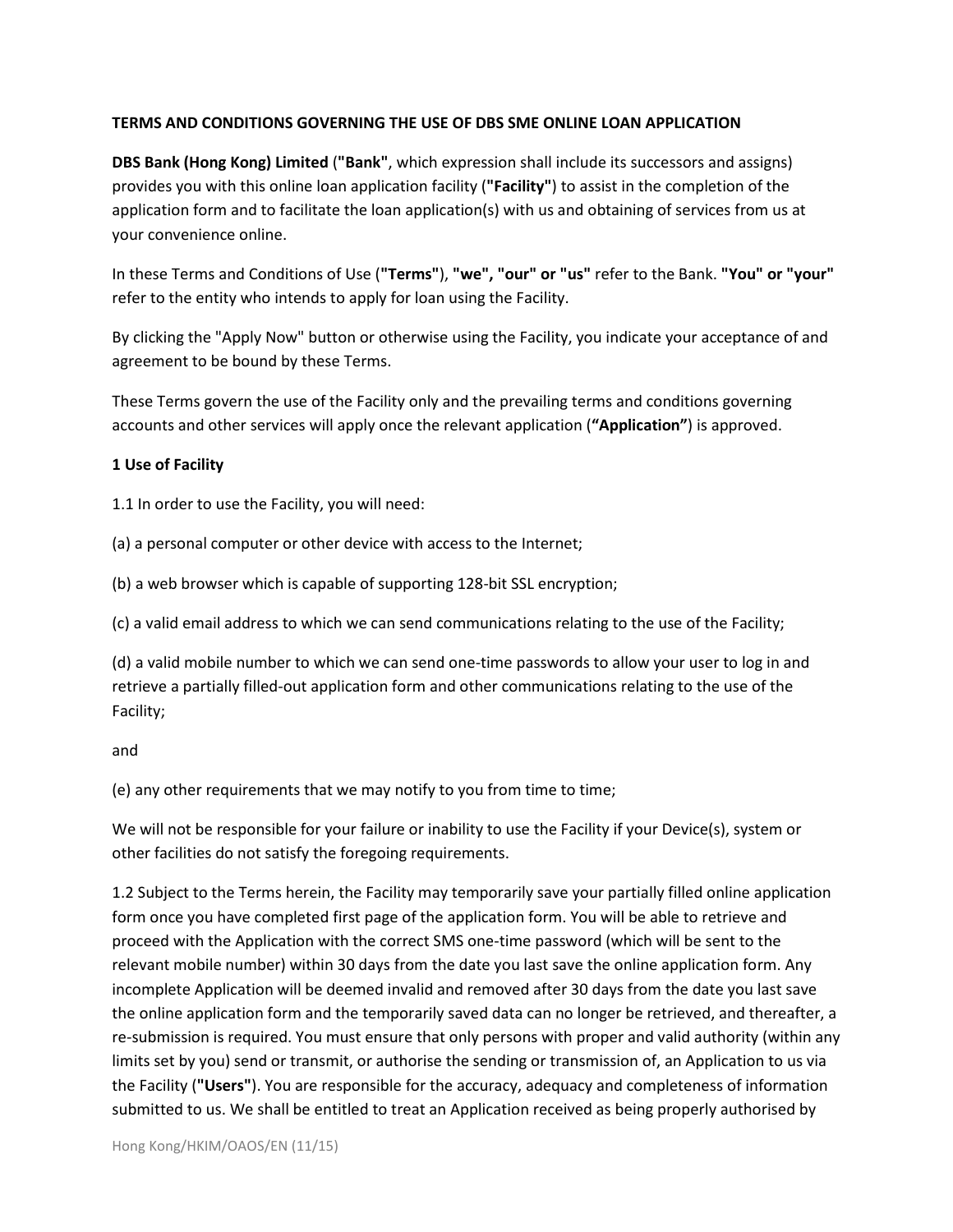you and binding upon you, and we are not required to further investigate or enquire the authenticity or authority of your Users.

1.3 You acknowledge and agree that we have no obligation to process an Application received through the use of the Facility. We may elect not to process such an Application for any reasons, for instance if we have reason to suspect that there is any error, fraud or forgery, or if we are of the view that the Application is inaccurate or incomplete. We are not obliged to notify you in respect of the status of the Application or inform you of the reason(s) if we decide not to process the Application. We may at our discretion request for additional information or verification from you, and may treat the Application as being withdrawn if such request is not met in a timely fashion.

1.4 To the maximum extent permissible under applicable law, we will not be liable for any losses, damages, costs or expenses (whether arising directly or indirectly) which you may suffer or incur as a result of us:

(a) acting upon or relying on any information received pursuant to Clause 1.2; or

(b) exercising our rights under Clause 1.3.

1.5 The use of the Facility does not guarantee the successful outcome of the Application or the loan drawdown in any way.

## **2 Security**

2.1 You are responsible for the use of any one-time password dispatched to you or your Users. We shall not be liable to you for any loss, damage, cost or expenses incurred by you as a result of the loss or unauthorised use of any such one-time password (if applicable) .

2.2 You acknowledge that the information set out in the Application submitted via the Facility is encrypted and secured before transmission to us, and agree that the Facility uses commercially reasonable security procedures to (if applicable):

(a) verify that such information originate from you or your Users;

(b) verify that such information is not altered during transmission to us; and

(c) indicate your intention in respect of the Application submitted,

and that such security procedures are as reliable as appropriate for the purposes for which the Facility is used.

2.3 We are not liable to you if any transmission is delayed, lost or otherwise fails to reach us, or if the information set out in the Application is modified, intercepted or otherwise accessed by a third party during the process of transmission.

## **3 Privacy and Personal Data**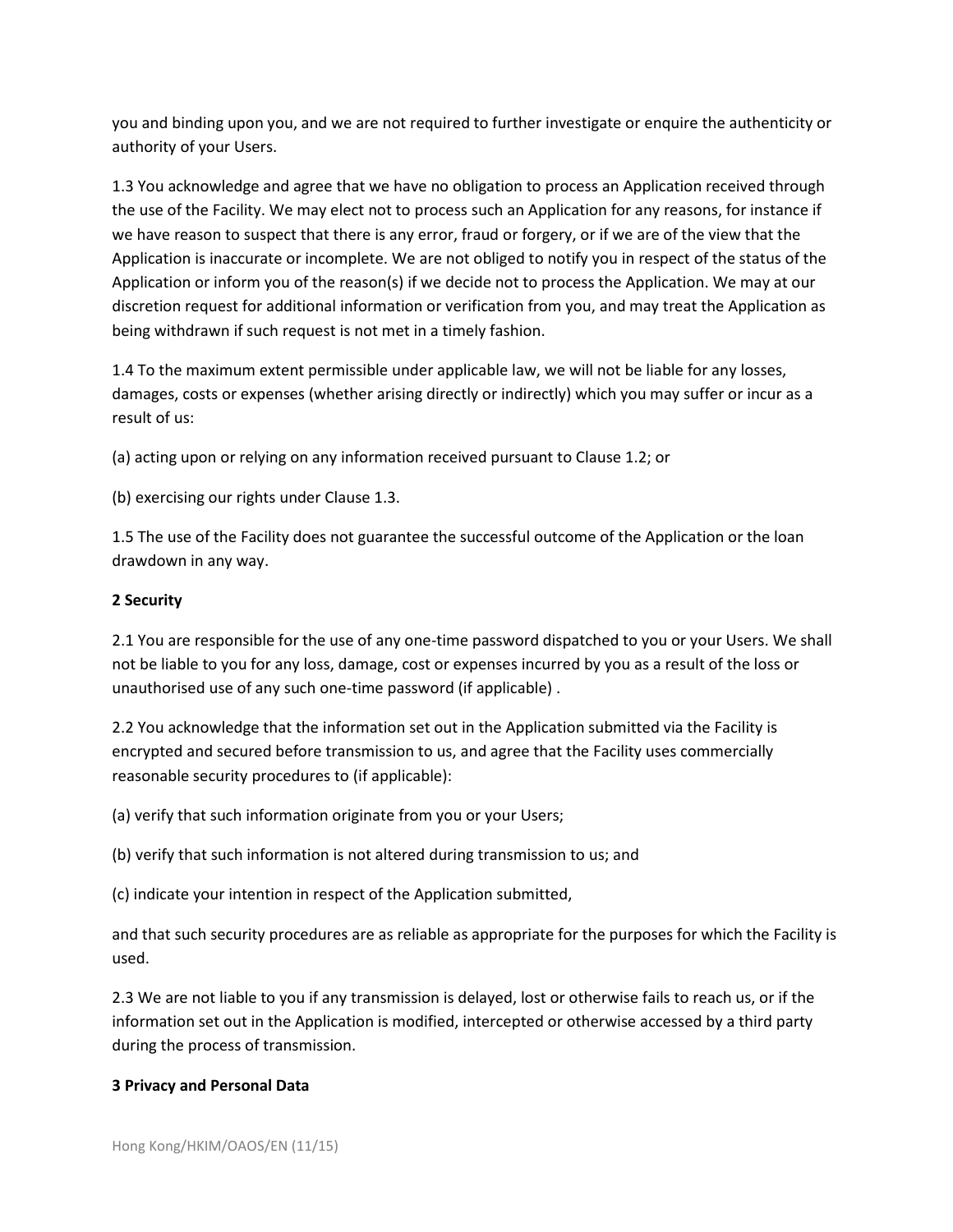3.1 We will take all commercially reasonable precautions to preserve the integrity and confidentiality of information set out in the Application submitted via the Facility. However, you acknowledge and agree that we may disclose such information to our officers, employees and agents, our service providers and any other person where such disclosure is reasonably required for processing the Application submitted or where we believe such disclosure is required for us to comply with law, rule, regulation, directives, orders or other legal process.

3.2 You agree that our Data Policy Notice available at http://www.dbs.com.hk/personal/datapolicy.page (as may be amended, supplemented and/or substituted from time to time, the "DBS Data Policy Notice") is incorporated by reference into and forms part of these Terms. You further agree that the DBS Data Policy Notice applies to any information you give us or which we receive from any other sources or which arises from your relationship with us or any other DBS Group company.

3.3 If you provide us with personal data (as defined in the Personal Data (Privacy) Ordinance, Chapter 486 of the laws of Hong Kong) of any individual (including, where applicable, your directors, partners, office holders, officers, employees, authorised agents, users, shareholders and beneficial owners), you confirm that you have obtained such individual's consent for, and hereby consent on behalf of such individual to, the collection, processing, use and disclosure of his/her personal data by us in accordance with the DBS Data Policy Notice.

3.4 You acknowledge and agree that we may disclose or transfer information to a recipient whose principal place of business is outside Hong Kong in accordance with the DBS Data Policy Notice.

3.5 Our rights under this Clause 3 shall be in addition and without prejudice to, any other rights of disclosure which we may have under any applicable laws and regulations, and nothing herein is to be construed as limiting any of those rights.

3.6 You acknowledge and agree that your partially filled online application will be temporarily stored in the system.

## **4 Disclaimer of Warranties**

4.1 The Facility is provided "as is" and, to the maximum extent permitted under applicable law, all representations, warranties, conditions and other terms implied by statute, common law or otherwise in respect of the Facility are excluded from these Terms.

4.2 Although we will put in place reasonable safeguards, we do not warrant that the Facility will be provided uninterrupted, free from any errors, computer virus or other malicious, destructive or corrupting code, or that any defect will be corrected.

4.3 We do not provide any guarantee in respect of the availability of the Facility and we may at our discretion modify, remove, suspend or discontinue the provision of the Facility, in whole or in part, at any time without giving notice and/or reasons.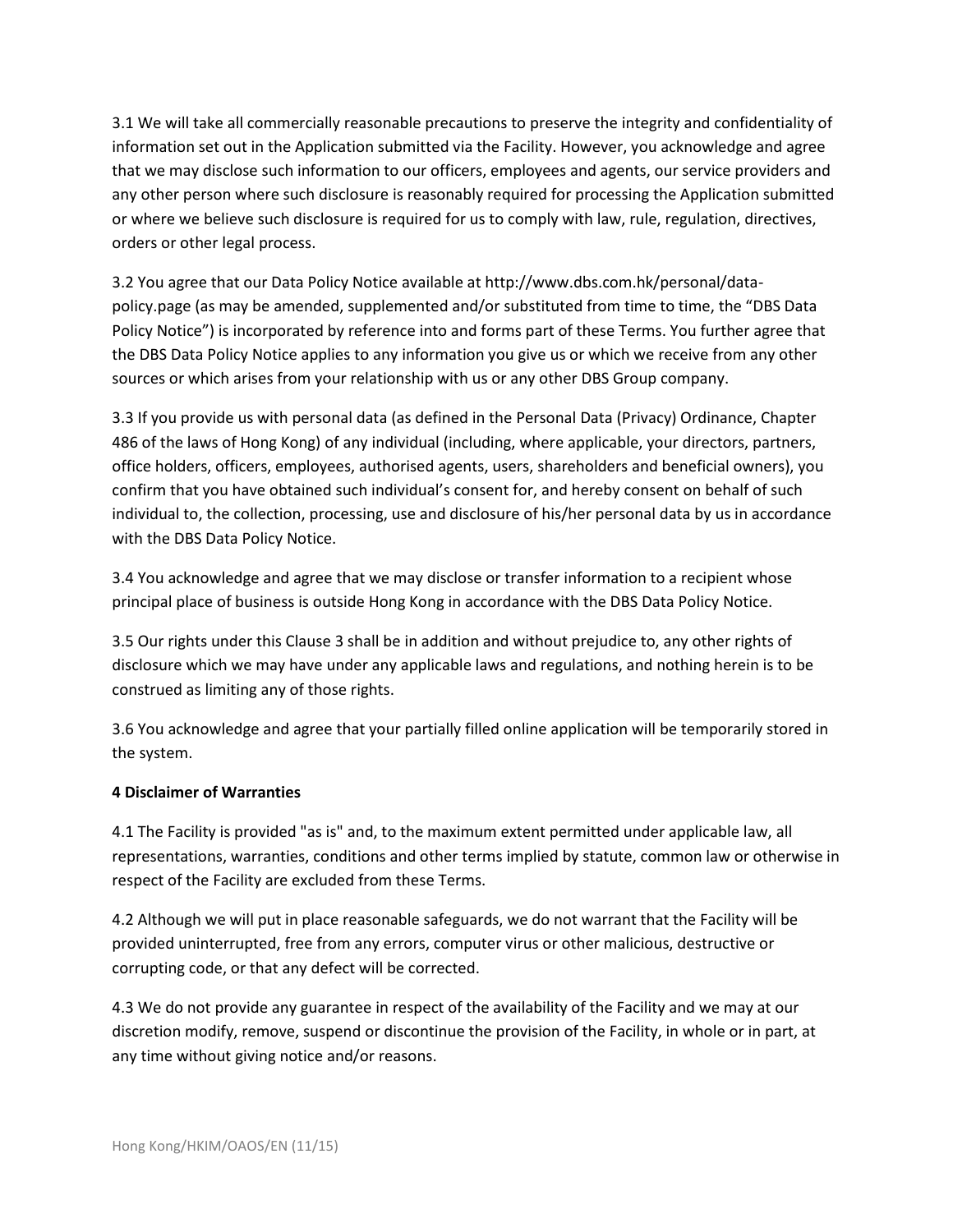4.4 You acknowledge and agree that we may incorporate information provided by other service providers, government agencies or bodies in the Application to be submitted via the Facility. We do not provide any representation or warranties or assume any responsibility for the accuracy, reliability or completeness of such information. You should notify us if any of the information incorporated into your Application is inaccurate.

### **5 Limitation of Liabilities**

5.1 You acknowledge there are certain security, corruption, transmission error and availability risks associated with the use of the Facility and the associated telecommunication infrastructure including the Internet, email and mobile messaging services. You agree, to the maximum extent permitted under applicable law, to assume such risks.

5.2 To the maximum extent permitted under applicable law, you acknowledge and agree that we are not liable to you for:

(a) any indirect, consequential, special or punitive loss or damage arising from the provision of the Facility, whether arising or based on a claim in contract, tort (including negligence), breach of statutory duty or otherwise; or

(b) any loss of revenue or business opportunities, loss of profit, loss of anticipated savings or business, loss of data, loss of goodwill or loss of value of any equipment including software.

5.3 We can act in compliance with any legal or regulatory obligation imposed on us, or any order of court, judgment or arbitral award served upon us without notifying you or seeking your approval. We may act pursuant to the advice of counsel with respect to any matter relating to these Terms. To the maximum extent permitted under applicable law, we are not liable for any action taken or omitted pursuant to this Clause.

#### **6 Miscellaneous**

6.1 These Terms are governed by the laws of Hong Kong. All disputes arising from or pursuant to these Terms shall be resolved before the courts of Hong Kong, and you agree to submit to the jurisdiction of such courts.

6.2 In these Terms, any reference to a person includes a reference to partnerships, companies, associations or other bodies of persons, incorporated or otherwise, and to such person's successors, assigns, transferees or other persons authorised to take over such person's legal rights.

6.3 If any provision of these Terms is unlawful or unenforceable under any applicable law, it will, to the extent permitted by such law, be severed without affecting the validity of the other provisions.

6.4 No forbearance, delay or indulgence by us in enforcing these Terms shall prejudice or restrict our rights. No waiver of our rights shall operate as a waiver of any subsequent breach, and no right, power